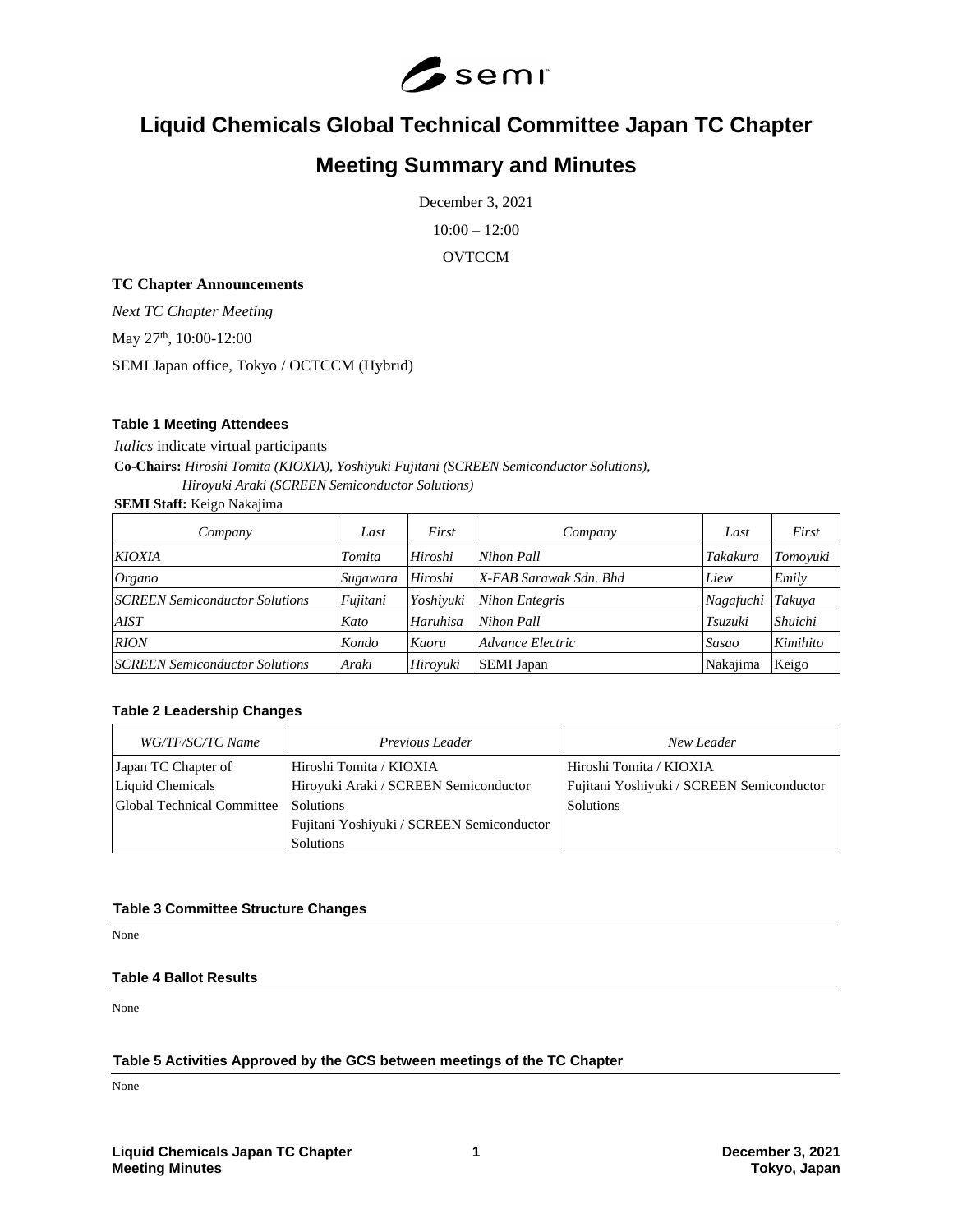

# **Table 6 Authorized Activities**

Listing of all revised or new SNARF(s) approved by the Originating TC Chapter.

|      | Type         | <i>SC/TF/WG</i>                                           | Details                                                        |
|------|--------------|-----------------------------------------------------------|----------------------------------------------------------------|
| 6820 | <b>SNARF</b> | <b>Trace Metal</b><br>Analysis for<br>High Pure IPA<br>TF | New Standard: Guide for Trace Iron Analysis in High Purity IPA |

#1 SNARFs and TFOFs are available for review on the SEMI Web site at: <http://downloads.semi.org/web/wstdsbal.nsf/TFOFSNARF>

#### **Table 7 Authorized Ballots**

None

#### **Table 8 SNARF(s) Granted a One-Year Extension**

None

#### **Table 9 SNARF(s) Abolished**

#### **Table 10 Standard(s) to receive Inactive Status**

None

## **Table 11 New Action Items**

None

#### **Table 12 Previous Meeting Action Items**

None

## **1 Welcome, Reminders, and Introductions**

Hiroyuki Araki (SCREEN Semiconductor Solutions) called the meeting to order at 10:00. The meeting reminders on antitrust issues, intellectual property issues and holding meetings with international attendance were reviewed. Attendees introduced themselves.

**Attachment**: 1\_RequiredElementNov2020Rev1-E&J-r1

## **2 Review of Previous Meeting Minutes**

The TC Chapter reviewed the minutes of the previous meeting.

| <b>Motion:</b>                       | Approve the minutes as written                                              |  |
|--------------------------------------|-----------------------------------------------------------------------------|--|
| $\rm\,By\,$ / $\rm 2^{nd}\mathbf{:}$ | Takuya Nagafuchi / Nihon Entegris K.K., Tomoyuki Takakura / Nihon Pall Ltd. |  |
| Discussion:                          | First name of Hiroshi Sugawara should be fixed.                             |  |
| Vote:                                | $9:0$ Pass                                                                  |  |
| <b>Attachment:</b>                   | 2-01 Mins 0618v1.1, 2-02 Mins 0618v1.2,                                     |  |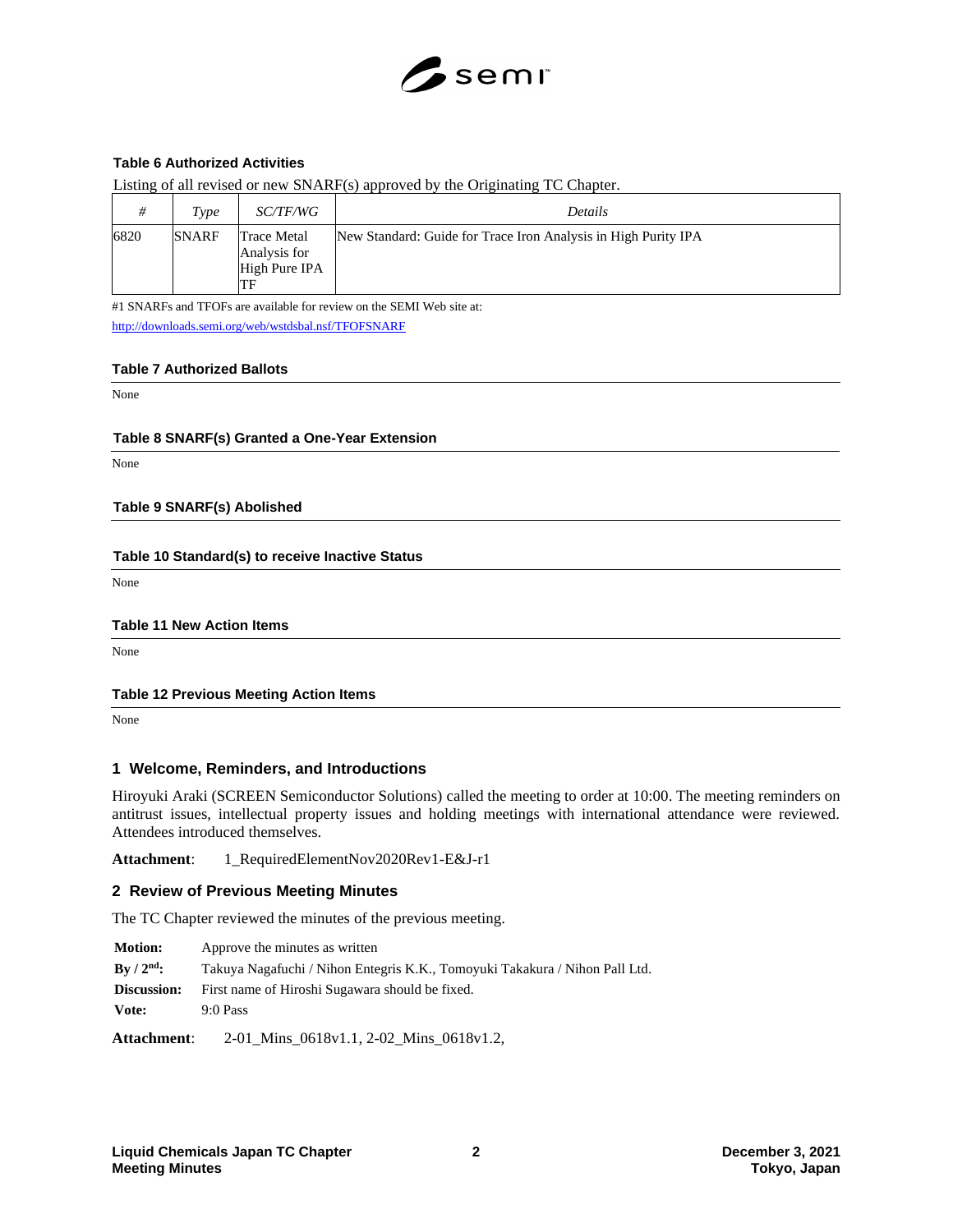

# **3 Liaison Reports**

3.1 *Liquid Chemicals North America TC Chapter* Keigo Nakajima (SEMI) reported for the NA TC Chapter. **Attachment**: 3-01\_NA LChem Liaison Report Oct2021 v1

# 3.2 *SEMI Staff Report*

Keigo Nakajima (SEMI) gave the SEMI Staff Report.

**Attachment:** 3-02\_Staff Report October 2021 v1

# **4 Ballot Review**

None

# **5 Subcommittee and Task Force Reports**

# *5.1 Liquid Filter TF*

Tomoyuki Takakura (Nihon Pall) reported for the Task Force.

TF is continuing to discuss for the new test method.

*5.2 Liquid-Borne Particle Counter TF*

Kaoru Kondo (Rion) reported that there is no action at the moment but preparing for next year's 5-year review.

- *5.3 Diaphragm Valve TF* No Report
- 5.4 *Welding Fitting TF*  No Report
- *5.5 Trace Metal Analysis for High Pure IPA TF*

Hiroshi Sugawara (Organo) reported for the Task Force. TF is planning to submit the new SNARF for New Standard: GUIDE FOR TRACE IRON ANALYSIS IN HIGH PURITY 2-PROPANOL (IPA)

# **6 Old Business**

6.1 5-year Review

Due to the 5 years period, Keigo Nakajima (SEMI) explained and asked to approve the SNARF (Reapproval of SEMI C89).

| <b>Motion:</b>                    | Reapproval of SEMI C89 - Test Method for Particle Removal Performance of Liquid Filter Rated Below 30 nm<br>with Inductively Coupled Plasma – Mass Spectroscopy (ICP-MS) |
|-----------------------------------|--------------------------------------------------------------------------------------------------------------------------------------------------------------------------|
| $\rm\,By\,$ / $\rm 2^{nd}\rm\,$ : | Takuya Nagafuchi / Nihon Entegris K.K., Tomoyuki Takakura / Nihon Pall Ltd.                                                                                              |
| Discussion:                       | <b>None</b>                                                                                                                                                              |
| Vote:                             | $9:0$ Pass                                                                                                                                                               |
|                                   |                                                                                                                                                                          |

**Attachment:** 6\_C89\_SNARF\_Oct2021 (reapproval)

# **7 New Business**

7.1 Yoshiyuki Fujitani (SCREEN Semiconductor Solutions) reported that Hiroyuki Araki (SCREEN Semiconductor Solutions) will step down from the co-chair Japan TC Chapter of Liquid Chemicals Global Technical Committee.

# **8 Next Meeting and Adjournment**

The next meeting is scheduled for May 27<sup>th</sup> 10:00-12:00 at SEMI Japan office, Tokyo / OCTCCM (Hybrid)

See<http://www.semi.org/standards-events> for the current list of events.